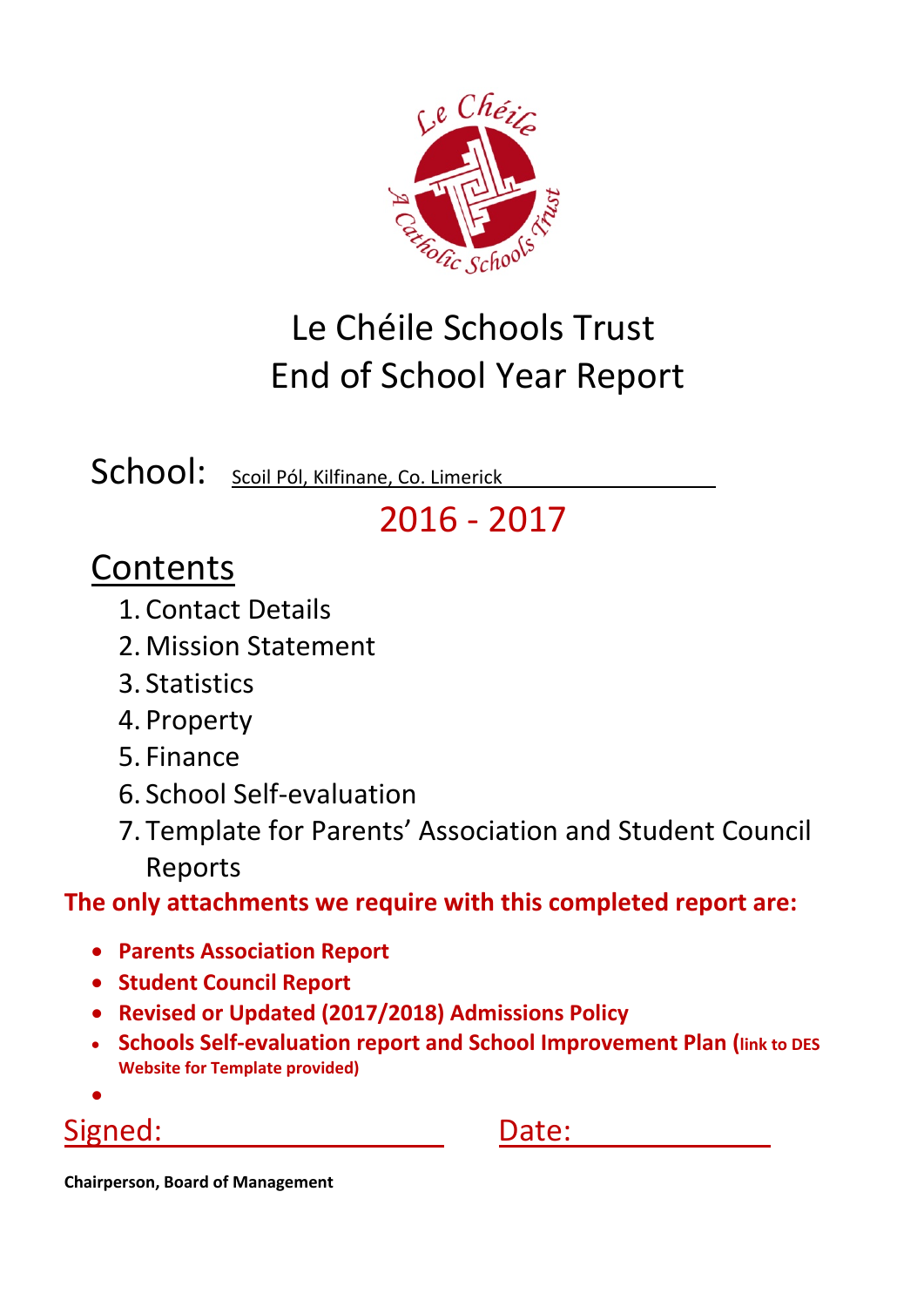## Section 1. Contact Details

## *This is the information we will use in our handbook for 2017‐2018, please check the last handbook to confirm the accuracy of the current details and make any suggested amendments below*

**School Roll Number: 64130W Name and Address: Scoil Pól, Kilfinane, Co. Limerick** 

Has the schools registered as a Charity with the Charity Regulatory Authority? If so, School Charity No. ...........

**School telephone number: 06391197 School E mail: secretary@scoilpol.ie** 

**School web Address: www.scoilpol.ie**

**Principal's contact details**

**Name: Michael O Hara**

**Telephone number: 06391197 Mobile number: 0872849582** 

 **E‐mail (print please): mikeohara@scoilpol.ie**

**Deputy Principal's contact details**

**Name: Bridget Ryan**

**Telephone number: 06391197 Mobile number: 0874105383** 

**E‐mail (print please):bridgetryan@scoilpol.ie** 

**Additional Deputy Principal's contact details (where applicable)**

**Name:** 

**Telephone number: Mobile number: E‐mail (print please):** 

#### **Board of Management Members 2016‐2017 (***cut and paste your own list if preferred***)**

|                     | <b>Name</b>       | <b>Address</b>             | <b>Telephone and e-mail</b> |
|---------------------|-------------------|----------------------------|-----------------------------|
| Chairperson Trustee | Sr. Eileen Kelly  | St. Pauls Convent,         | 063 91025                   |
| nominee             |                   | Kilfinane, Co. Limerick    | stpaulsfin@gmail.com        |
| Trustee nominee     | Sr. Kathleen      | St. Paul's Convent, Selly  | kneenan@hotmail.com         |
|                     | Neenan            | Park, Birmingham, B29 7LL, | 00447801795790              |
|                     |                   | England                    |                             |
| Trustee nominee     | <b>Brid Quinn</b> | Forest View, Kilfinane,    | 063 91176                   |
|                     |                   | Co. Limerick.              |                             |
| Trustee nominee     | Paddy Kelly       | "Ryalle", Kilfinane,       | 063 91282                   |
|                     |                   | Co. Limerick               |                             |
| Teacher nominee     | Susan Lowe        | The Mill House             | 0879115648                  |
|                     |                   | Smithfield, Croagh         | susanfitzgerald@scoilpol.ie |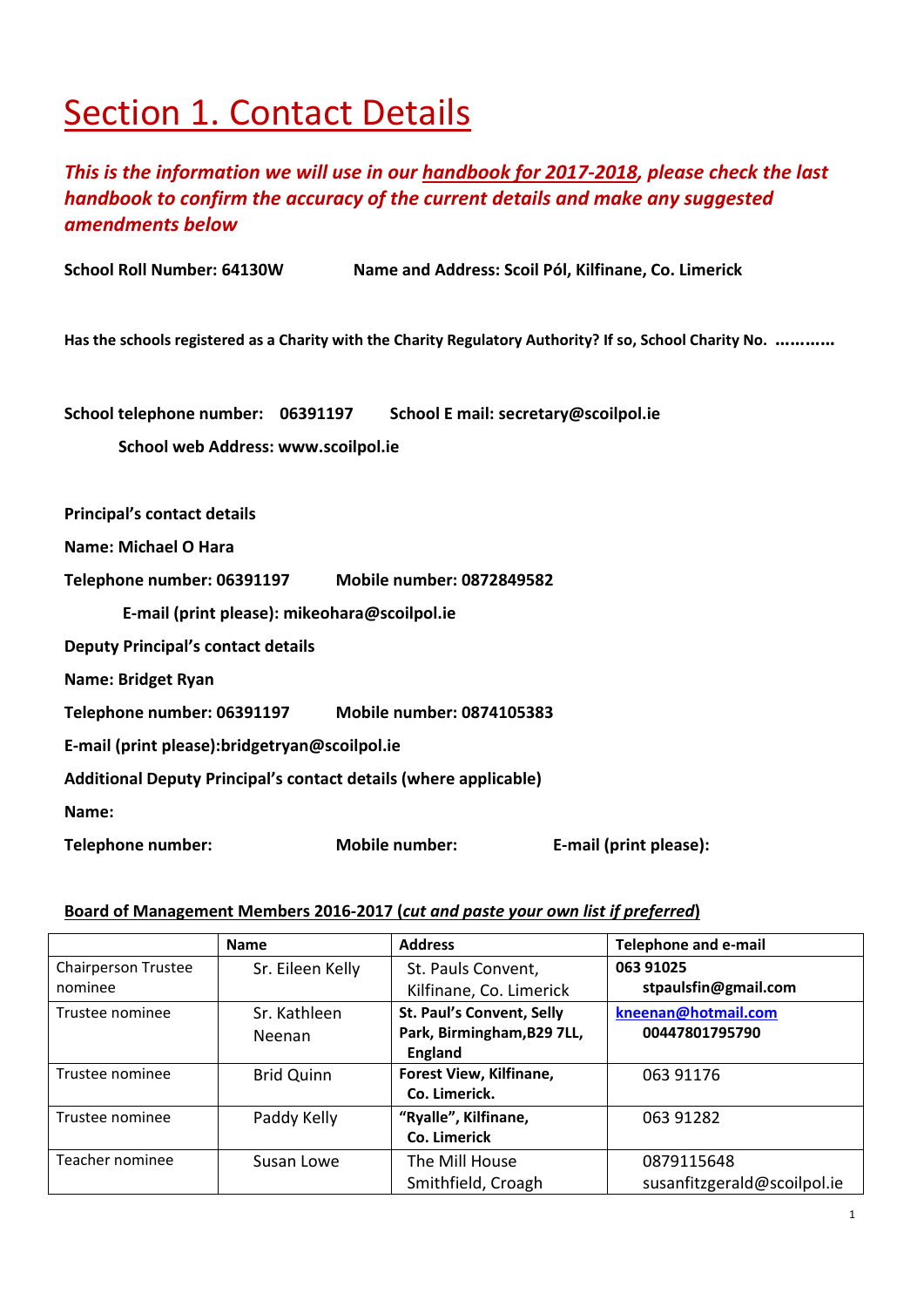|                                 |                        | <b>Limerick</b>  |                                                           |
|---------------------------------|------------------------|------------------|-----------------------------------------------------------|
|                                 | <b>Barry Lipper</b>    | 118 Norwood Park | 087 7654947                                               |
| Teacher nominee                 |                        | Singland         | barrylipper@scoilpol.ie                                   |
|                                 |                        | Limerick         |                                                           |
| Parent nominee                  | Liz Power              | Sunville Upper   | 0868324457                                                |
| 063 91025                       |                        | Ardpatrick       |                                                           |
| stpaulsfin@gmail.com            |                        | Co. Limerick     |                                                           |
| Parent nominee                  | <b>Neilus Hennessy</b> | Corner House     | 0872709540                                                |
|                                 |                        | Kilfinane        |                                                           |
|                                 |                        | Co. Limerick     |                                                           |
|                                 |                        |                  | <b>Any Changes to Board during 2016-2017</b><br><b>No</b> |
| <b>Term of Office of Board:</b> | Year 2                 |                  |                                                           |

# **Section 2. School Mission Statement**

## **MISSION STATEMENT**

Scoil Pól is committed to the provision of an inclusive broadly based education, within a Christian community, where mutual trust and respect facilitate personal, social, vocational, academic and spiritual development.

**When was the Statement last reviewed (school year)?**

#### **2016**

### **Le Chéile Research**

*Based on last year's response we are now sending 2 Updates newsletters electronically and one hard copy and we have kept the locations of the cluster meetings the same as previous years.*

1. What training events or topics would you like to be considered for inclusion in future Le Chéile **Meetings, AGM, June Meeting? (For Students, Staff or BOM.)**

2. Do you have a link to the Le Chéile website from your school website? No - (being addressed)

**3. We are currently reviewing our website, What would you find useful for your staff, yourself and students on our website?**

### Outline any inter- Le Chéile school activities that your school participated in during the past year?

Pay it forward School twinning with sister school in Dublin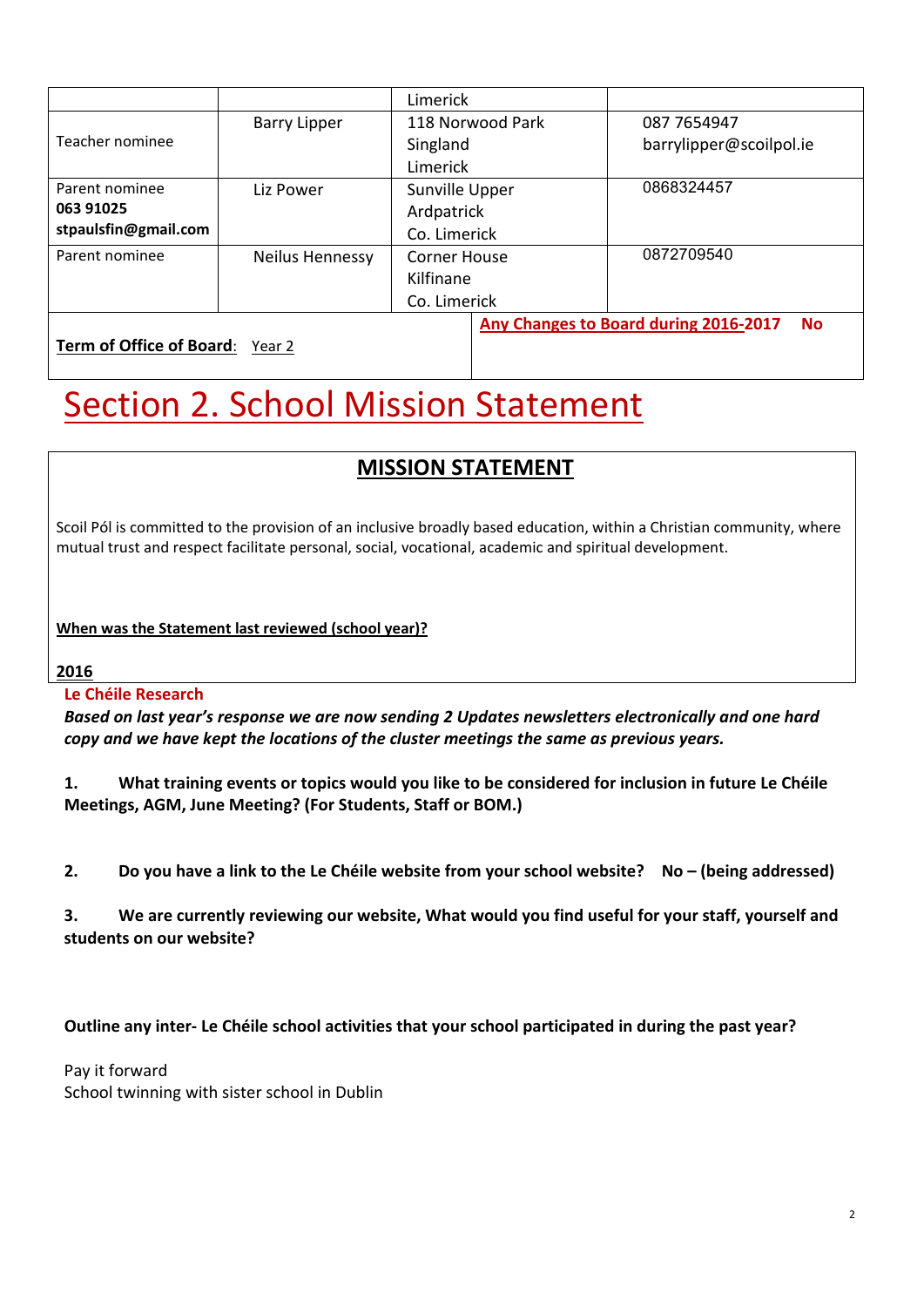# Section 3. Statistics

**Student Enrolment Is there an admissions policy in place?** Yes **Date of most recent review (school year) 2015 Total number of Students in September 2016:** 335

#### *Please attach a copy of the most recently revised policy to this form*

**Has the school been subject to S29 appeal relating to admissions in:**

|           | No. of Appeals | Won | Lost |
|-----------|----------------|-----|------|
| 2016/2017 |                |     |      |
|           | υ              |     |      |

**Is the school generally oversubscribed?** No **Is there spare capacity in the school?** Yes

**How many nationalities are currently represented in the student body? 8 ‐ 12**

### **Curriculum**

**Programmes offered: (Tick boxes below)**

|           | Junior<br>Certificate | <b>Jun Cert</b><br><b>Schools</b><br>Programme<br>(JCSP) | <b>Transition</b><br>Year | Leaving<br><b>Certificate</b> | <b>LCA</b>                | <b>LCVP</b>               | <b>Subjects</b><br>shared<br>with<br>other<br>schools |
|-----------|-----------------------|----------------------------------------------------------|---------------------------|-------------------------------|---------------------------|---------------------------|-------------------------------------------------------|
| 2016/2017 | X                     |                                                          | X                         | $\mathsf{X}$                  | $\boldsymbol{\mathsf{X}}$ | $\boldsymbol{\mathsf{X}}$ |                                                       |

### **Extra‐curricular activities offered:**

Hurling, football, ladies football, camogie, chess, debating, Green School Committee, Meitheal Spóirt (a voluntary group of senior students) who organize volleyball, badminton, indoor soccer leagues etc at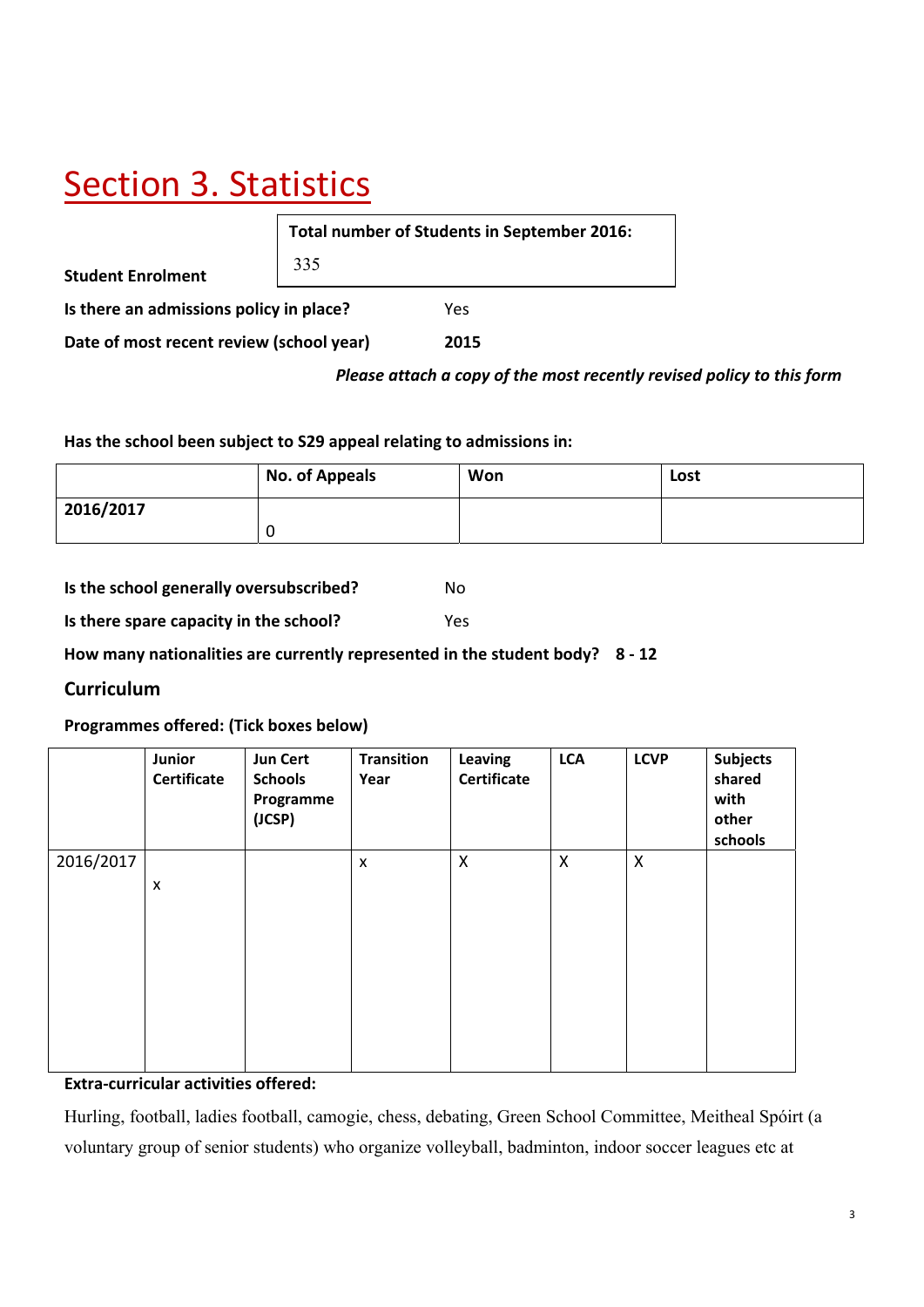lunchtime, fundraising for charity, Gaisce awards, school news group, cross country and athletics, equestrian, rugby

## **Staff**

#### **Number of teachers 2016‐2017**

|           | Permanent | <b>CID</b> | <b>TWT</b> | <b>RPT</b> | Other |
|-----------|-----------|------------|------------|------------|-------|
| 2016/2017 | -         | 14         |            | 10         |       |
|           |           |            |            |            |       |

**Did you receive any teachers from the redeployment panel in 2016‐2017? no**

**Number of privately paid teachers in 2016‐2017, if any? 0**

#### **Posts of Responsibility 2016 ‐ 2017**

| 2016/2017 | <b>Assistant principals:</b> | <b>Special Duties:</b> |
|-----------|------------------------------|------------------------|
| Number    | $2 + 1$ Programme            |                        |
|           | Coordinator                  |                        |

#### **Any comment?**

Need the new circular since last year. Its offensive that we are reopening and have no definite direction

on the new system and good teachers deserving of a post or an opportunity to apply for a post being

**disillusioned again** 

#### **Non‐teaching Staff 2016‐2017**

|                                                       | <b>Fulltime</b><br>2016/2017 | Part time<br>2016/2017 | Paid by DES or school? |
|-------------------------------------------------------|------------------------------|------------------------|------------------------|
| Secretary(ies)                                        |                              |                        | <b>DES and School</b>  |
| Bursar / Accounts<br>Person                           |                              |                        | School                 |
| Caretaker(s)                                          |                              |                        | Des and School         |
| Other (e.g., Sports<br>Coaches)<br><b>Bus drivers</b> | 3                            |                        | School                 |

#### **Chaplain**

| <b>Funded by:</b> | DES paid (i.e.<br>within teaching<br>allocation) |                  | <b>School Paid</b> |                     | Subsidised by<br>Congregation |              | <b>Part of Parish</b><br><b>Service</b> |                     |
|-------------------|--------------------------------------------------|------------------|--------------------|---------------------|-------------------------------|--------------|-----------------------------------------|---------------------|
|                   | Full<br><b>Time</b>                              | <b>Part Time</b> | Full<br>Time       | Part<br><b>Time</b> | Full<br><b>Time</b>           | Part<br>Time | Full<br><b>Time</b>                     | Part<br><b>Time</b> |
| No.s 2016/2017    | 0                                                | 0                | 0                  | 0                   | 0                             | 0            | O                                       | 0                   |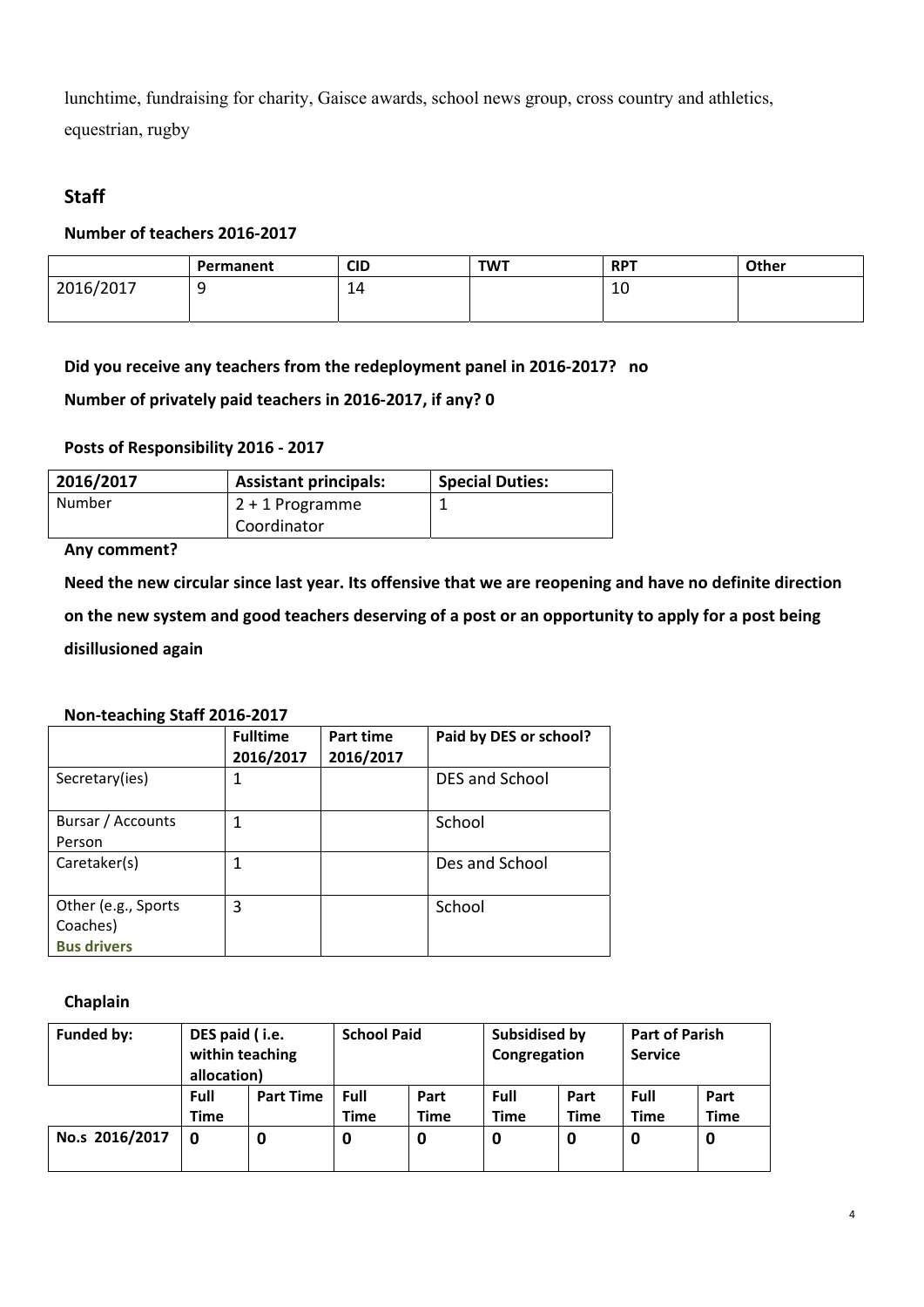### **R.E. / Faith Development**

| <b>Number of RE</b><br>teachers | Do students sit RE<br><b>State Exams</b> |           | Number of<br>periods RE per<br>week                                |                                                           | <b>Are Retreats</b><br>Offered to?                   |                   | Do you have a<br><b>Chapel or Sacred</b><br>Space?                                                  |
|---------------------------------|------------------------------------------|-----------|--------------------------------------------------------------------|-----------------------------------------------------------|------------------------------------------------------|-------------------|-----------------------------------------------------------------------------------------------------|
| 2016/2017                       | Jun Cert<br>Leaving<br>Cert              | No.<br>No | 1st yr<br>2nd yr<br>3rd yr<br>TY<br>5th yr<br>6th yr<br><b>LCA</b> | $\overline{2}$<br>2<br>$\overline{2}$<br>2<br>2<br>2<br>2 | 1st yr<br>2nd yr<br>3rd yr<br>TY<br>5th yr<br>6th yr | Yes<br>Yes<br>Yes | Up to September<br>2017, yes.<br>Prayer room will<br>be scheduled for<br>RE classes from<br>Sept 17 |

### **School Policies Update**

|                                   | In place and recently<br>reviewed (i.e.<br>between Sept. 2016 -<br><b>June 2017)</b> | <b>Currently being</b><br>reviewed<br>(to be finalised in<br>2017-2018) | In place but not<br>recently reviewed |
|-----------------------------------|--------------------------------------------------------------------------------------|-------------------------------------------------------------------------|---------------------------------------|
| <b>Child Protection</b>           | Y                                                                                    |                                                                         |                                       |
| Admissions                        | Y                                                                                    |                                                                         |                                       |
| Anti bullying / cyber<br>bullying | Y                                                                                    |                                                                         |                                       |
| Code of Behaviour                 | Y                                                                                    |                                                                         |                                       |
| <b>Critical Incidents</b>         | Y                                                                                    |                                                                         |                                       |
| Dignity in the Workplace          | Υ                                                                                    |                                                                         | Y                                     |
| Guidance                          | Υ                                                                                    |                                                                         | Υ                                     |
| <b>Literacy and Numeracy</b>      | Υ                                                                                    |                                                                         |                                       |
| Pastoral care                     | Y                                                                                    |                                                                         |                                       |
| R.E.                              |                                                                                      |                                                                         |                                       |
| <b>Special Needs</b>              | Y                                                                                    |                                                                         |                                       |
| <b>Substance Misuse</b>           | Y                                                                                    |                                                                         | Y                                     |
| SPHE/RSE                          | Y                                                                                    |                                                                         |                                       |
| Curriculum                        | Υ                                                                                    |                                                                         | Y                                     |
| <b>Data Protection</b>            | Y                                                                                    |                                                                         | Υ                                     |
| Other                             |                                                                                      |                                                                         |                                       |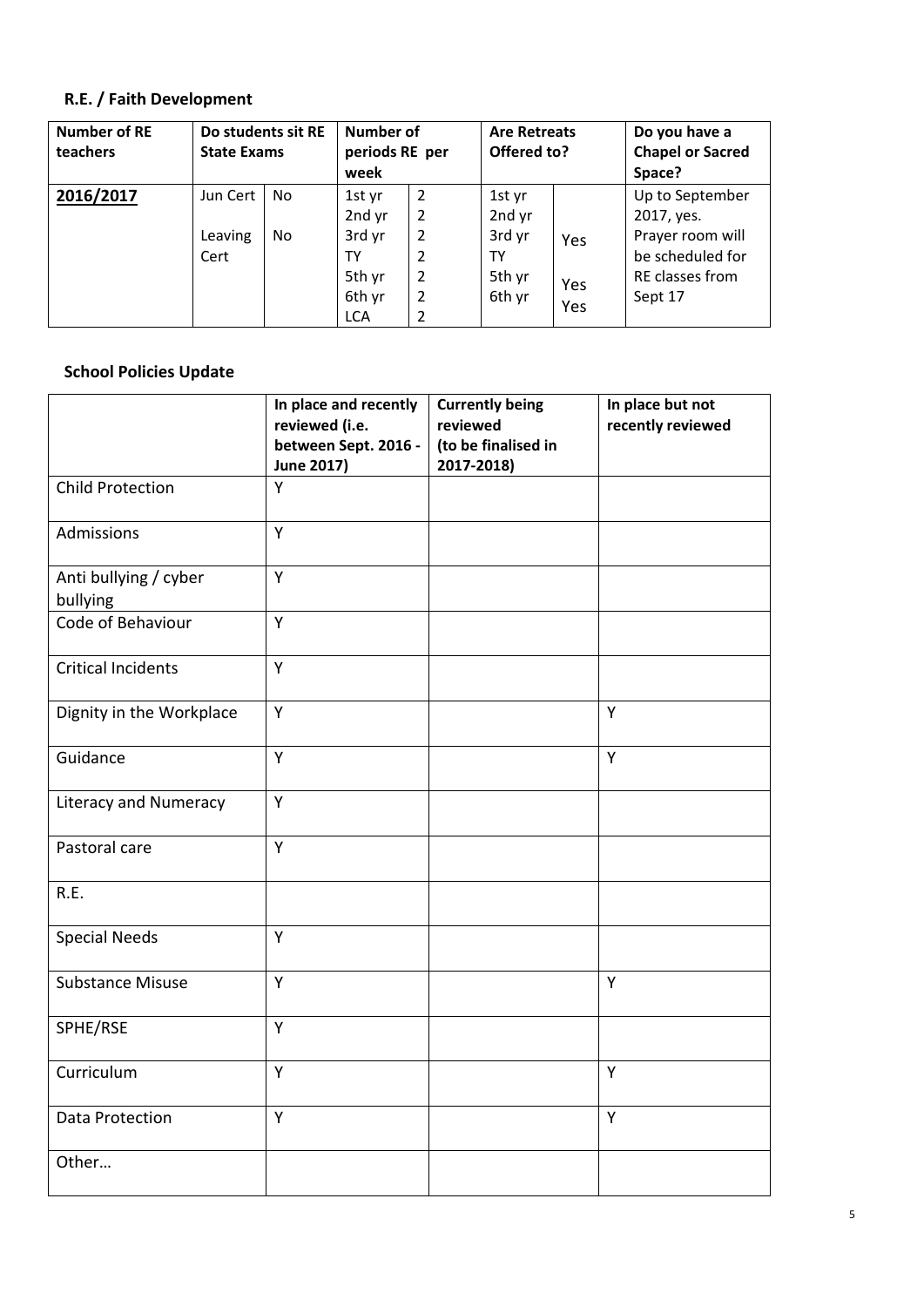# Section 4. Property

#### **1.) Emergency /Additional Accommodation / Summer Works**

| <b>Funding amount</b><br>received | Nature of the work and date of completion                                                             |
|-----------------------------------|-------------------------------------------------------------------------------------------------------|
| <b>Approval for 2m</b>            | Approval for new Construction Studies and preparation area and a two room SEN<br>unit $-$ at planning |

**2.) General comment on the condition of the property and update on any improvements, extensions or replacement of school buildings carried out from September 2016 to June 2017 (e.g. any application for Emergency Works or other grants made during the year?)** 

**Was Le Chéile approval sought?**

School building in good condition. Age of school – 37yrs.

Toilet facilities need upgrading across school. Boilers and phone system will need attention in coming years

Due to sustained growth in student numbers, the available space and classrooms is now approaching its maximum. Further applications for specialist room's extension will be made in the coming year

**3.) Has the Board of Management discussed plans for capital work over the next few years? Please give details (including funding possibilities and, if Noel Merrick ‐JMB has given a report please indicate that here)**

Yes – the completion of the current building extension. Board is very aware of the growing accommodation difficulties

## **4.) Detail any specific health and safety issues identified: Access to adequate toilet facilities for SEN child with toileting needs/difficulties**

### **What plans are in place to address these?**

Toilet refurbishment has been completed to address this matter under emergency funding from the Department of Education (under €5k)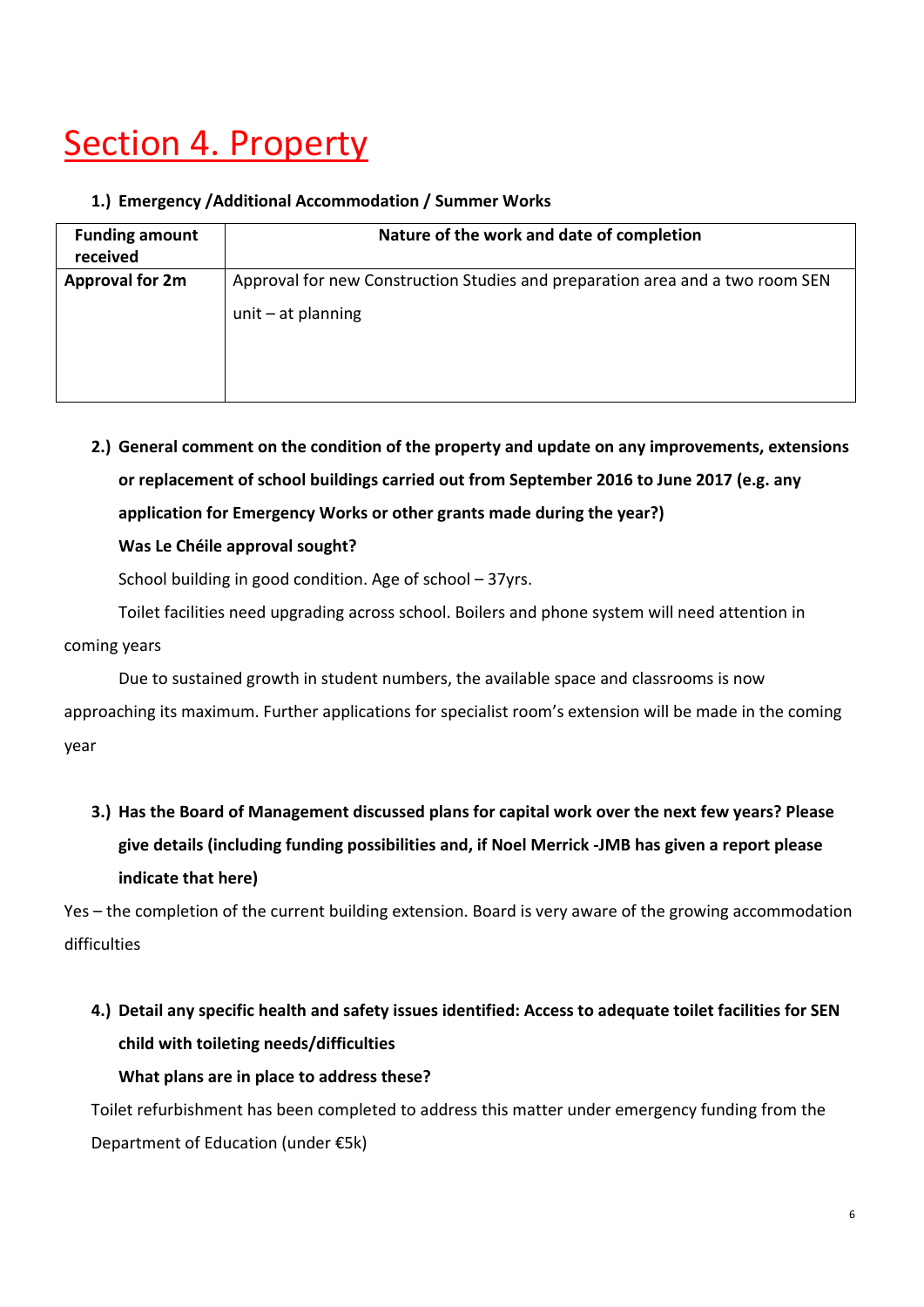Car parking facilities – for cars and drop off area for school busses. Currently using temporary area. New development will incorporate parking facilities

Due to increased numbers of staff, staff facility – especially toilet facilities – is becoming a major issue. To resolve, it will need to be part of a greater development plan that involves a new sports hall, conversion of existing to additional classroom accommodation and then conversion and extension of staff facilities (and student canteen)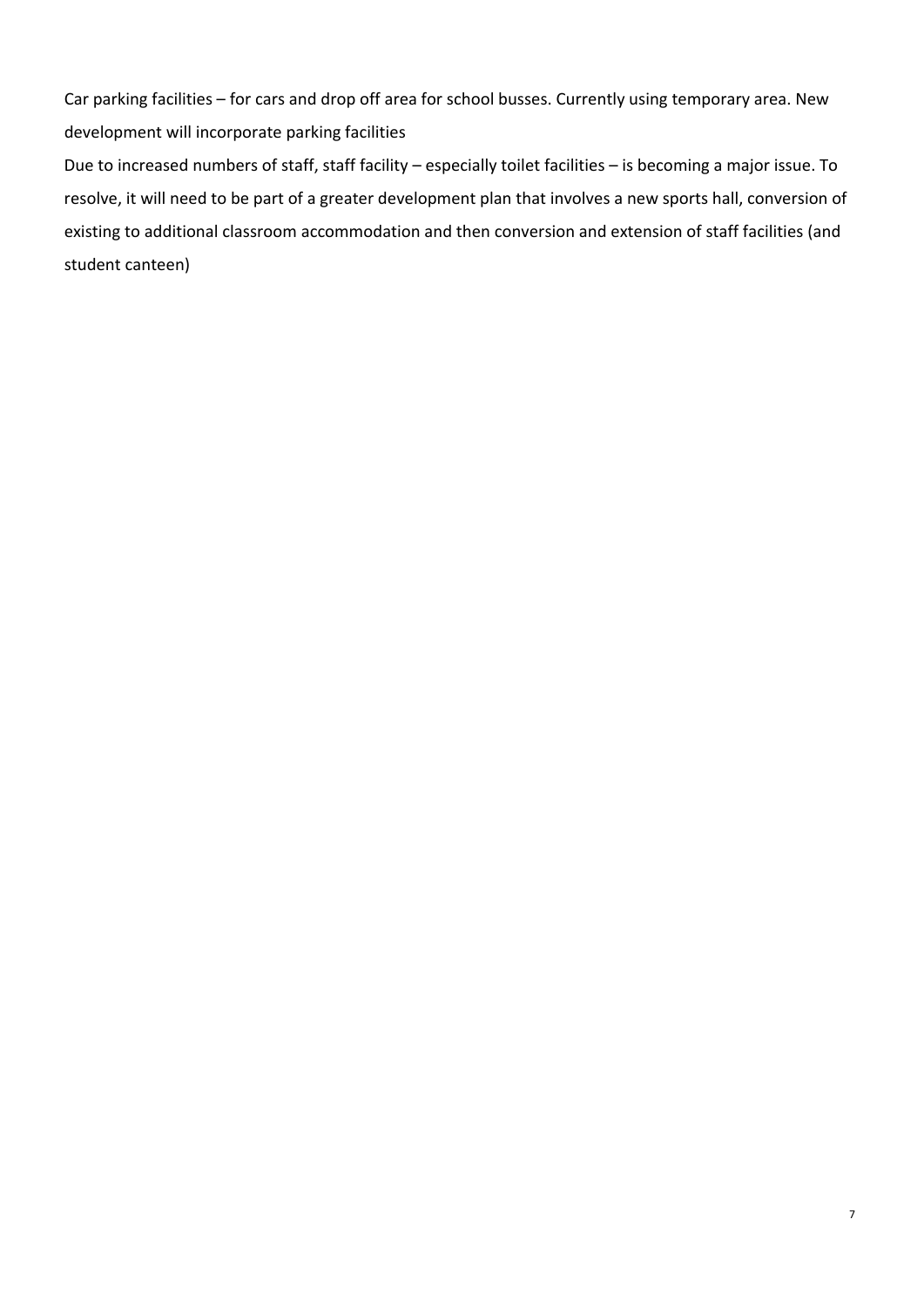# Section 5. Finance

**1 (a) Have you submitted your 2016‐2017 Accounts to: (**Please enter Yes/No**)**

| Le Chéile (elec.): Yes | Le Chéile (Hard Copy): Yes | <b>FSSU: Yes</b> |
|------------------------|----------------------------|------------------|

**1 (b) Are your accounts audited or certified?** Audited

**If certified, when were they last audited?** 

**2. Has your budget for 2017‐2018 been agreed by the board?** Yes

**Has your budget for 2017‐2018 been submitted to Le Chéile? (**Submission date 30th May**)** Yes

**3a. Do you have a contingency fund or savings fund ring fenced for emergencies or unplanned spend?**

 $Yes$ 

**3b. Do you have a savings fund for a specific event or purpose?** No

### **4. Do you have outstanding loans or leases? Please detail their value, payee, duration**

| Value € Total & outstanding | Payee - Loan due to: | Duration (e.g., $2016 - 3$ years) |  |
|-----------------------------|----------------------|-----------------------------------|--|
| amount                      |                      |                                   |  |
| $\mathbf 0$                 | 0                    |                                   |  |
|                             |                      |                                   |  |
|                             |                      |                                   |  |
|                             |                      |                                   |  |

## **Section 6. School Self Evaluation**

## **1 Ethos and Context**

**(a) 2016‐2017** Any special celebrations/events marking the school ethos e.g. Founder's Day, Catholic Schools Week, Le Chéile Pay it Forward Day?

Start of school blessing at full school assembly

St Pauls mass in January

Carol service

In excess of €3,000 raised for charitable organisations by students over the year

Confessions at regular intervals

Retreats for  $3^{rd}$ ,  $5^{th}$  and  $6^{th}$  yrs in school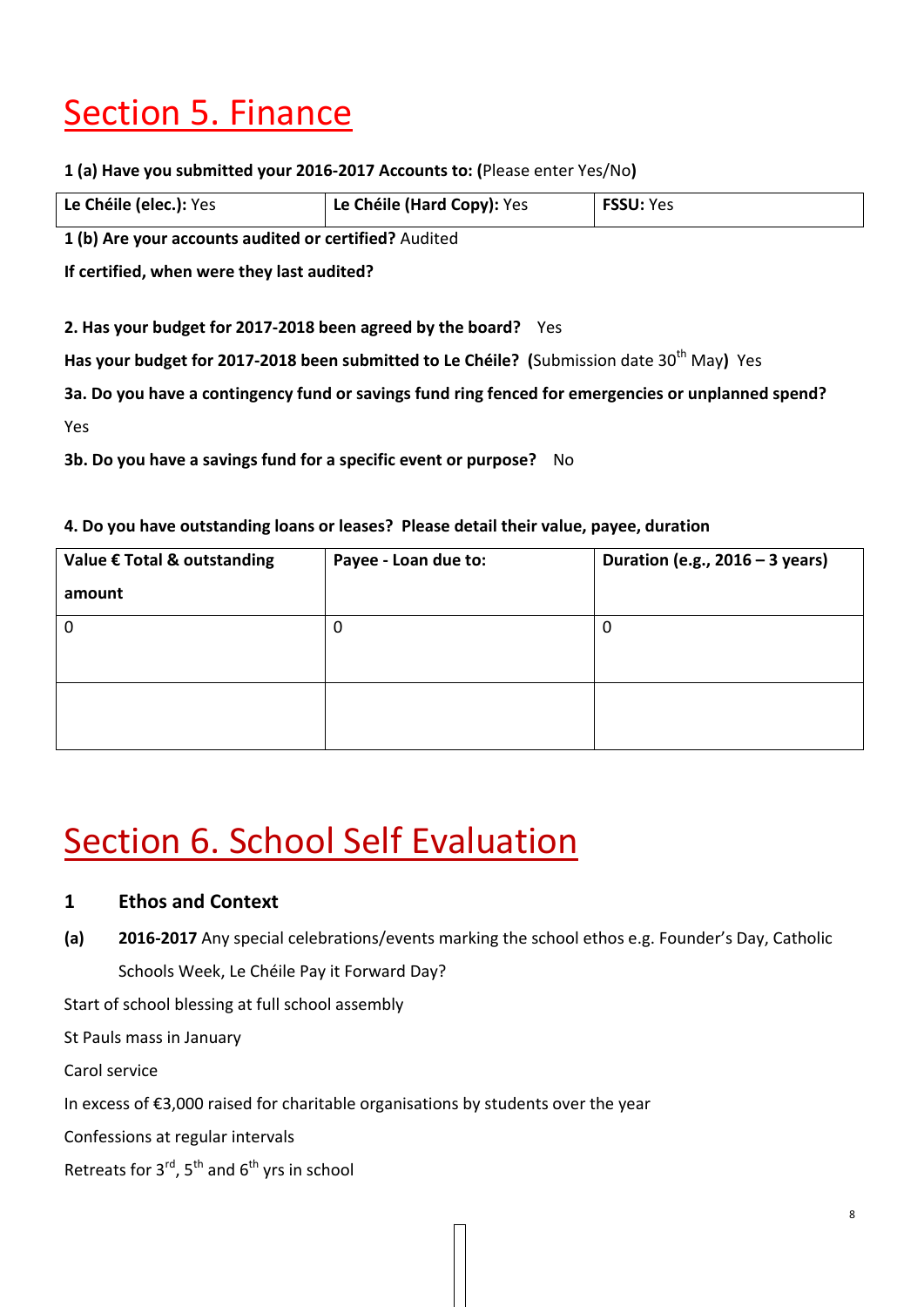Catholic school week where an annual theme is decided upon and daily reflections are based on this theme Active involvement in charitable fundraising for a variety of deserving causes that raise student awareness about those less fortunate than them Transition Year week of social work placement with disadvantaged children

6<sup>th</sup> vr Graduation Mass

#### **(b) Any important celebrations or events planned for 2017‐2018?** No

#### **(c) Does the school have an Anam Cara?** Yes

### **2. Inclusion**

|                                                                  | 2016/2017    |
|------------------------------------------------------------------|--------------|
| Number of learning support/resource teachers:                    | All staff    |
| Number of students in receipt of learning support/resource:      | 36           |
| Number of international students in receipt of language support: | $\mathbf{1}$ |
| Number of Students from the Travelling Community:                |              |

- a) **Is provision made for students with physical disabilities?** Yes, but work required at some rooms to provide wheelchair exit. Intended as a works scheme in the years to come
- **b) Does the school provide financial/other support (books, uniform etc.) for economically deprived students?** Yes

### **3.School Self‐Evaluation Report and Improvement Plan**

Please append your school's self-evaluation report and school improvement plan 2016 / 2017. A blank template is detailed on the following pages and can also be found on the DES website - http://schoolself-evaluation.ie/postprimary/resources/reporting‐sse

## **School Self-Evaluation Report**

#### **1. Introduction**

#### **1.1 The focus of the evaluation**

A school self-evaluation of teaching and learning in Scoil Pól was undertaken during the period September 2016 to June 2017. During the evaluation, teaching and learning in the following subjects and programmes were evaluated:

Literacy (in L1 English in English medium schools/ in L1 and L2, English and Irish in Irish medium schools)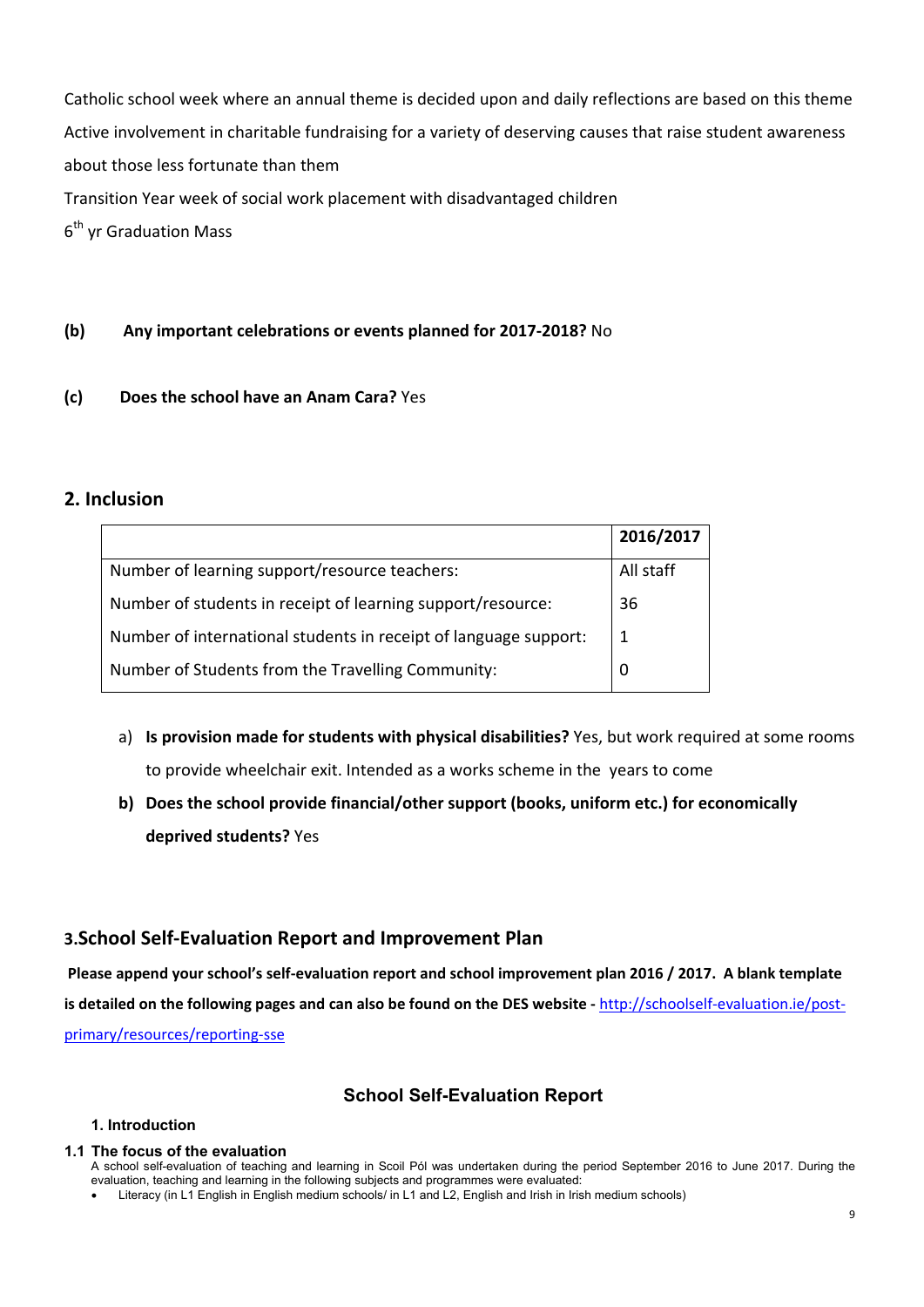- Numeracy: Understanding and using Mathematics
- Assessment for Learning

#### This is a report on the findings of the evaluation.

#### **1.2 School context**

Scoil Pól is based in a small rural town of approximately 1500 people. The larger catchment area is predominately agricultural based with any extra employment based in Limerick and Cork cities and in Mitchelstown (Dairy Production). The student cohort is approximately equally divided male and female. The nearest alternative secondary school is 10km, thus making Scoil Pól the only viable option for many families. Enrolment has being increasing over the last four years going from 179 students in 2010 to 232 students in 2014 with an enrolment of 385 in September 2017. This is linked to a growing catchment area due to an increase in the school's PR. Because of our rural setting, we are obliged to provide as wide a curriculum as possible to our students to provide them the opportunity to compete for their college and career options. This places a constant demand on resources.

The staff in Scoil Pól is equally divided in terms of age/experience with an approximate 60/40 female to male representation. The school building is relatively new – 1986 build – and is in excellent condition. There are ample grounds surrounding the school that holds playing pitch and hard court areas along with a large area suitable for future development, if required (location for planned developments 2015/17 – planning permission granted)

The schools Ethos and Mission Statement guide our school in an inclusive, caring and respectful manner within which there is a high expectation from all students to achieve to the best of their abilities. Students in Scoil Pól are encouraged to be aware of others and to learn to accept each other for whom and what they are.

#### **2. The findings**

- Literacy continues to be imbedded across all subjects
- Numeracy continued progress across all subjects
- Attainment of subject and programme objectives very good
- Learning environment excellent. Positive atmosphere, high teacher expectations
- Students' engagement in learning very good. Academic tracking and pastoral interviews indicate students happy with engagement.
- Additional staff roles in pastoral care to supplement the ongoing work completed in this role across the school Learning to learn – assessment for learning focus commenced. Formative assessment for students commenced with both written and
- verbal replies given to students Preparation for teaching – excellent. Teachers very aware of their role in continuing to develop the school. Planning time given to all
- teachers to assist in preparation of the new elements in the new Junior Certificate
- Teaching approaches varied methodologies found across the curriculum. Pastoral element continues to underpin all teacher interaction with students
- Management of students very good. Systems are fair and equitable. Code of behaviour is based on restorative justice and behaviour correction by the students. 1st yr students surveyed to ascertain the success/issues around settling in to Scoil Pol. Very positive feedback from students
- Assessment a combination of continuous and set exams continues throughout the year for all groups. Four reports sent home through the school year. Academic tracking monitors student's progress through the year. Formative assessment being implemented in weekly/regular class based tests

#### **3. Progress made on previously-identified targets improvement targets**

- Attendance further improvements were seen. Greater awareness by students of the need to attend school daily to benefit from contact with class teacher – use of VSWare roll taking has been improved and imbedded across the school. Students arriving late to school without parental excuse are given detention for their poor time keeping. Contact with parents on a daily basis has been improved with a dedicated contact phone number given to parents
- Numeracy work continues to imbed numeracy across the curriculum. Teachers encouraged to include where possible at Subject Department Meetings.
- Increase in numerical based signage throughout school

#### **4. Summary of school self-evaluation findings**

**4.1** Our school has **strengths** in the following areas:

- Strong and committed ethos based staff interested in the wellbeing of all our students
- High standard of teaching and learning throughout the school
- Wide variety of teaching methodologies and assessment techniques across the curriculum
- **4.2** The following areas **are prioritised for improvement**:
- Application and adoption of technology in a positive way in the classroom
- Differentiation in all subjects focus on differentiating 'upwards'
- Continued peer observation among staff
- Imbedding of the one hour class in the school structure
- **4.3** The following legislative and regulatory requirements need to be addressed.
	- Critical incident policy and team to be revised
		- Continued revision of school policies to reflect new changes and practices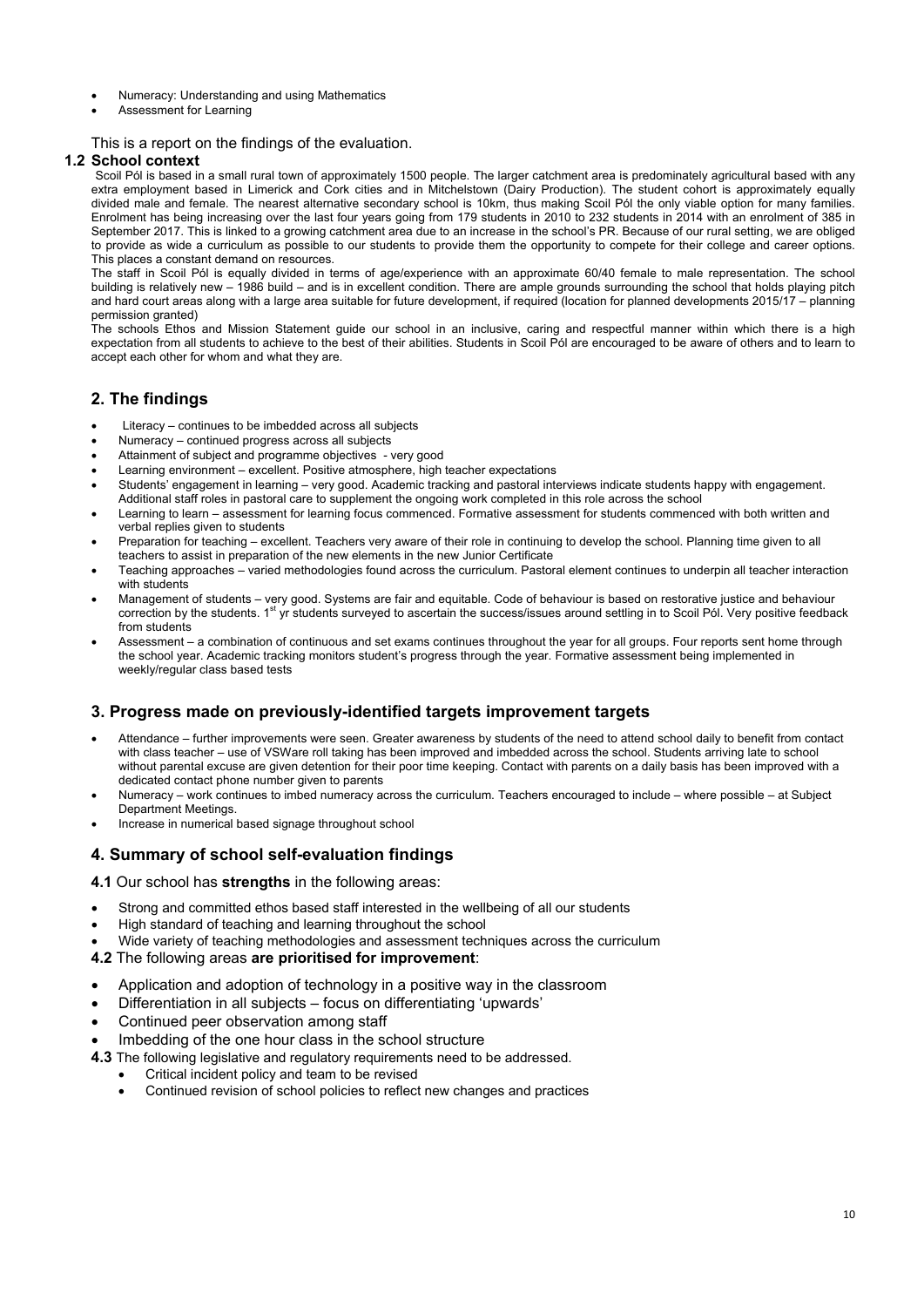## **Our Self‐Evaluation Report and Improvement Plan**

## **1. Introduction**

This document records the outcomes of our last improvement plan, the findings of this self‐evaluation, and our current improvement plan, including targets and the actions we will implement to meet the targets.

- 1.1 Outcomes of our last improvement plan from 2016 to 2017
- Attendance rates were improved
- Number of students taking higher level options in LC and JC increased
	- Differentiation for high achievers commenced

## **1.2 The focus of this evaluation**

We undertook self-evaluation of teaching and learning during the period Sept 2016 to June 2017. We evaluated the following aspect(s) of teaching and learning:

- Differentiation for all students of all abilities
- Development of study and homework skills

## **2. Findings**

## **2.1 This is effective / very effective practice in our school**

List the main strengths of the school in teaching and learning.

- Teaching to all abilities in the classroom
- Working one to one and in small groups with in classes
- Supporting individuals with additional notes/time, etc as required

## 2.2. **This is how we know**

List the evidence sources. Refer to students' dispositions, attainment, knowledge and skills.

- Retention and improvement of student numbers opting for higher level subjects at LC and JC • Increase in results throughout school year and in LC
- Students referring to teachers work on their behalf at student council and other meetings
	- Quality of work improved
	- Confidence within students improved

## **2.3 This is what we are going to focus on to improve our practice further**

Specify the aspects of teaching and learning the school has identified and prioritised for further improvement.

- Integration of increased variety of teaching methodologies in classes
	- Continued development of the use of technology in the classroom
- Continued development of study and learning skills for students to benefit from

## **3. Our improvement plan**

## **On the next page we have recorded:**

- The targets for improvement we have set
- The actions we will implement to achieve these
- Who is responsible for implementing, monitoring and reviewing our improvement plan
- How we will measure progress and check outcomes (criteria for success)

## **As we implement our improvement plan we will record:**

- The progress made, and adjustments made, and when
- Achievement of targets (original and modified), and when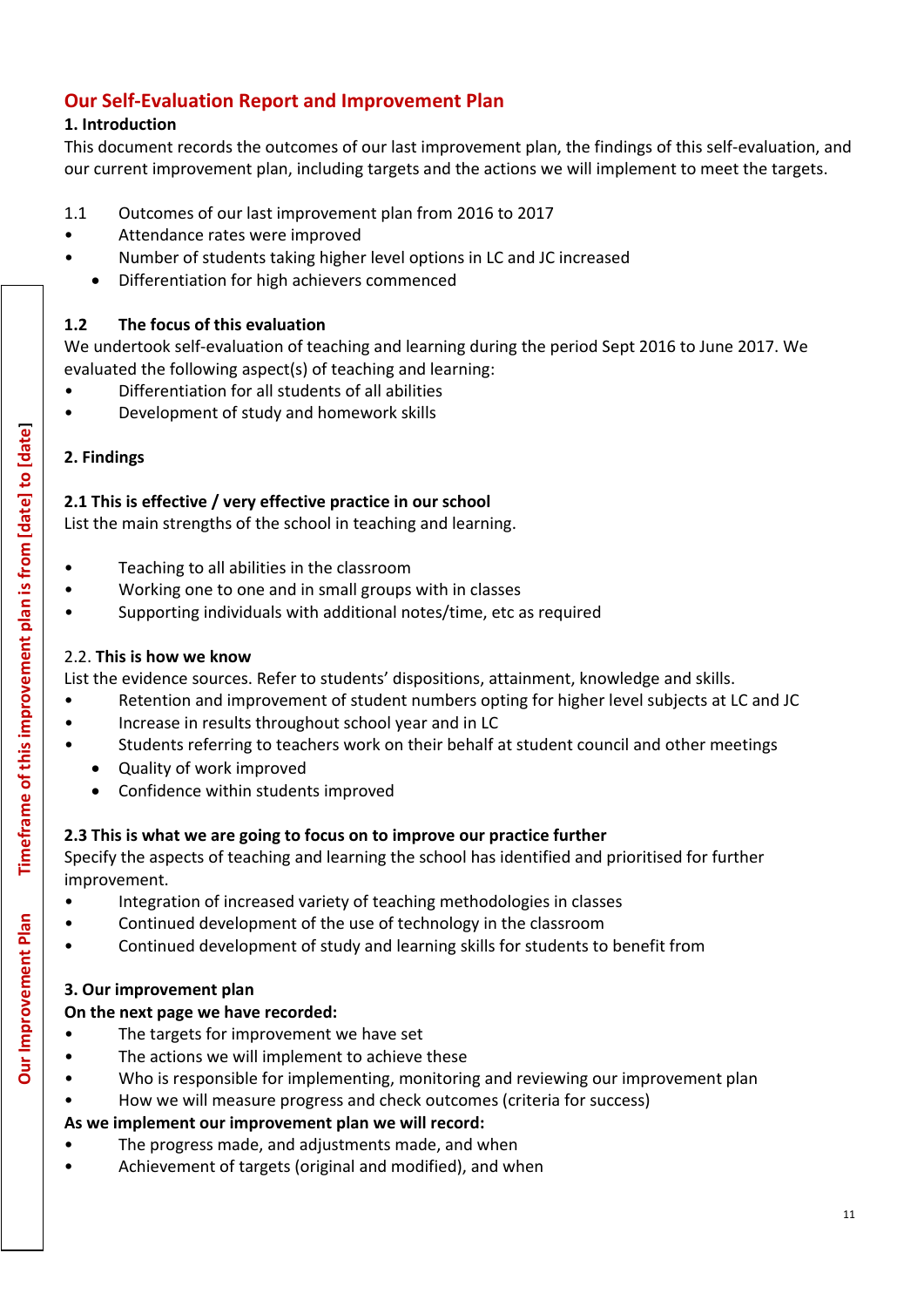| <b>Targets Achieved</b>         |  |
|---------------------------------|--|
| Progress and<br>adjustments     |  |
| Criteria for success            |  |
| Persons / groups<br>responsible |  |
| <b>Actions</b>                  |  |
| <b>Target</b>                   |  |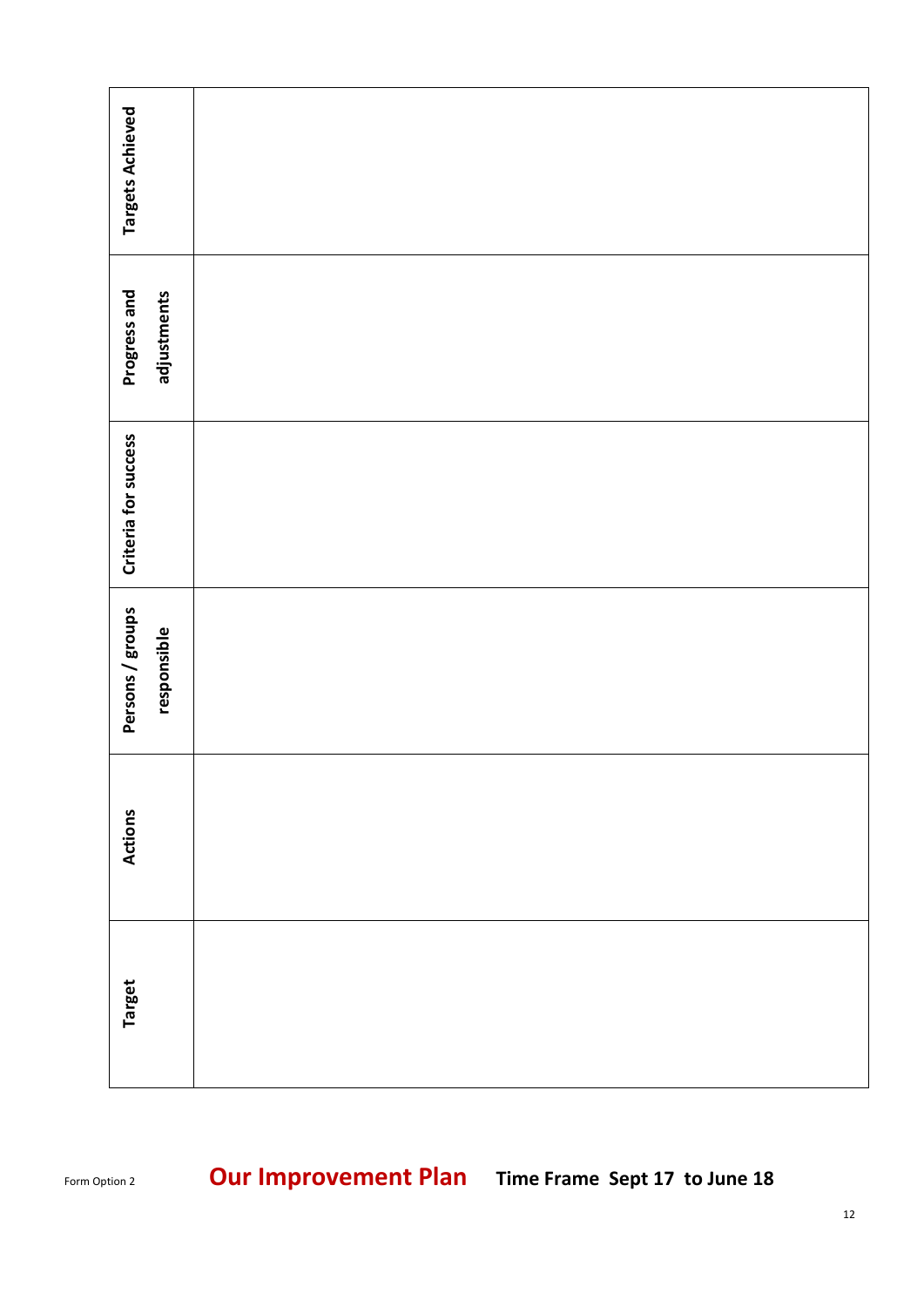| <b>Target</b>                                                                       | <b>Action</b>                                                                                                      | Persons /<br>groups      | <b>Criteria for</b><br><b>SUCCESS</b>                                                    | <b>Progress and</b><br>adjustments | <b>Targets</b><br><b>Achieved</b> |
|-------------------------------------------------------------------------------------|--------------------------------------------------------------------------------------------------------------------|--------------------------|------------------------------------------------------------------------------------------|------------------------------------|-----------------------------------|
| To integrate a<br>wider<br>selection of<br>teaching<br>methodologies<br>in teaching | <b>Using peer</b><br>observation,<br>share<br>methodologies<br>and<br>incorporate<br>new ideas in<br>the classroom | responsible<br>All staff | <b>Record to</b><br>be kept of<br>various<br>methods<br>tried and<br>teacher<br>assessed |                                    |                                   |
| To change to 1<br>x hour class                                                      | To<br>accommodate<br>preparation<br>and teaching<br>methodologies<br>and planning<br>to the 1 x hr<br>class        | <b>All staff</b>         |                                                                                          |                                    |                                   |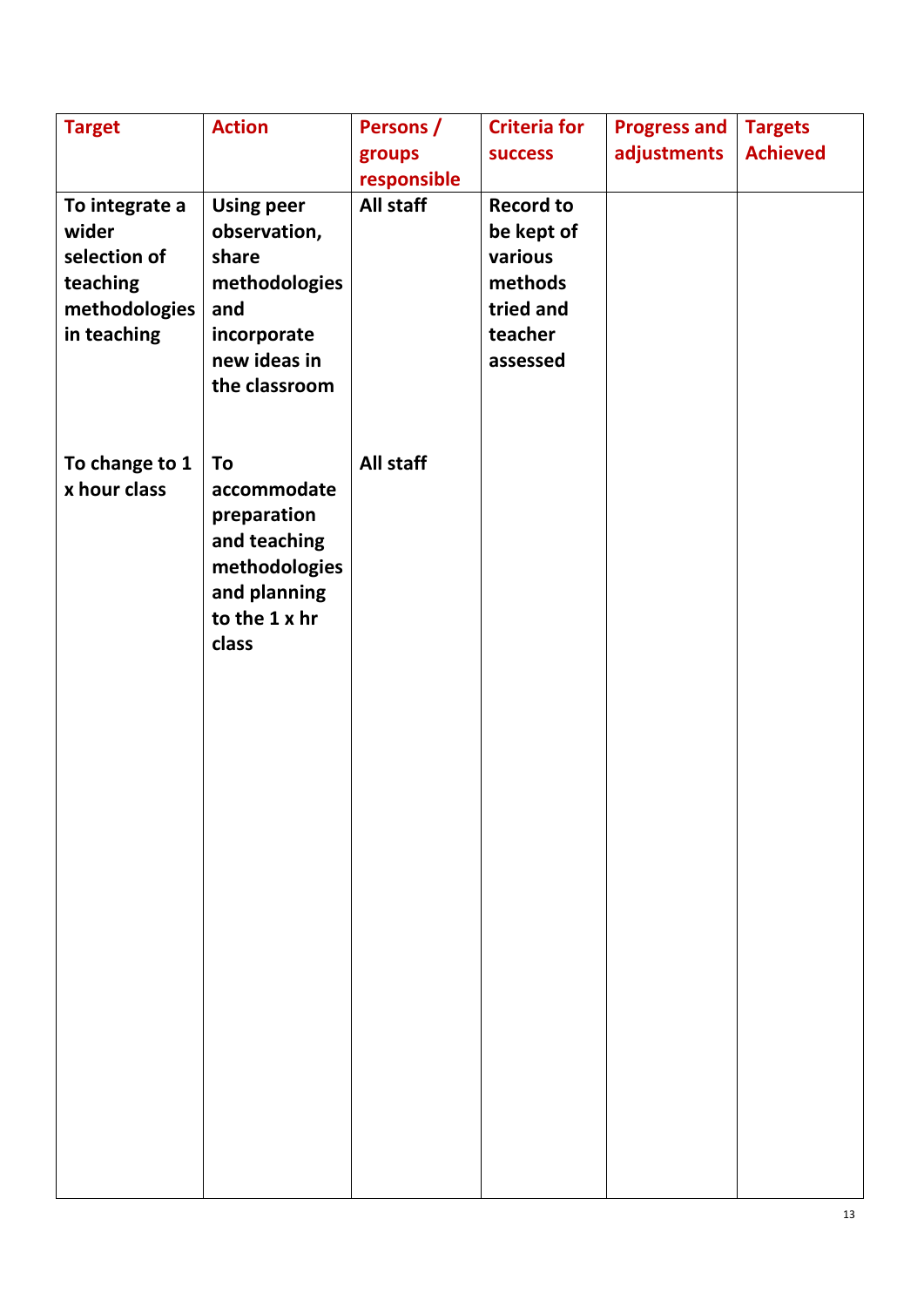## Section 7. Parents Association and Student Council Reports

#### **Parents Association Report**

Name of Chairperson: Mary Condon Name of Secretary: Margaret Crowley

How many meetings were held in 2016‐2017: 6 Number of committee members: 8 Total number of members: 20

**Has the Parents Association been invited to meet the Board of Management?** Yes – to be completed this Autumn

Brief report of activities 2016‐2017:

Reading and overview of policies reviewed throughout school year Involved in fundraising events across school year Organised parents information evenings  $-3$  – on a variety of subjects Involved in school musical Involved in discussion and decision on introducing ipads at  $1<sup>st</sup>$  yr 2017

#### **Student Council Report**

How many meetings were held in 2016‐2017: 9

**Has the Student Council been invited to meet the Board of Management?** Yes Brief report of activities 2016‐2017: Maintained assistance to staff in watching out for vulnerable children Actively involved in the promotion of healthy eating across school Assisted the Green schools committee Council would assess students concerns relative to classes and or teachers and bring a written report to principal via coordinating teacher